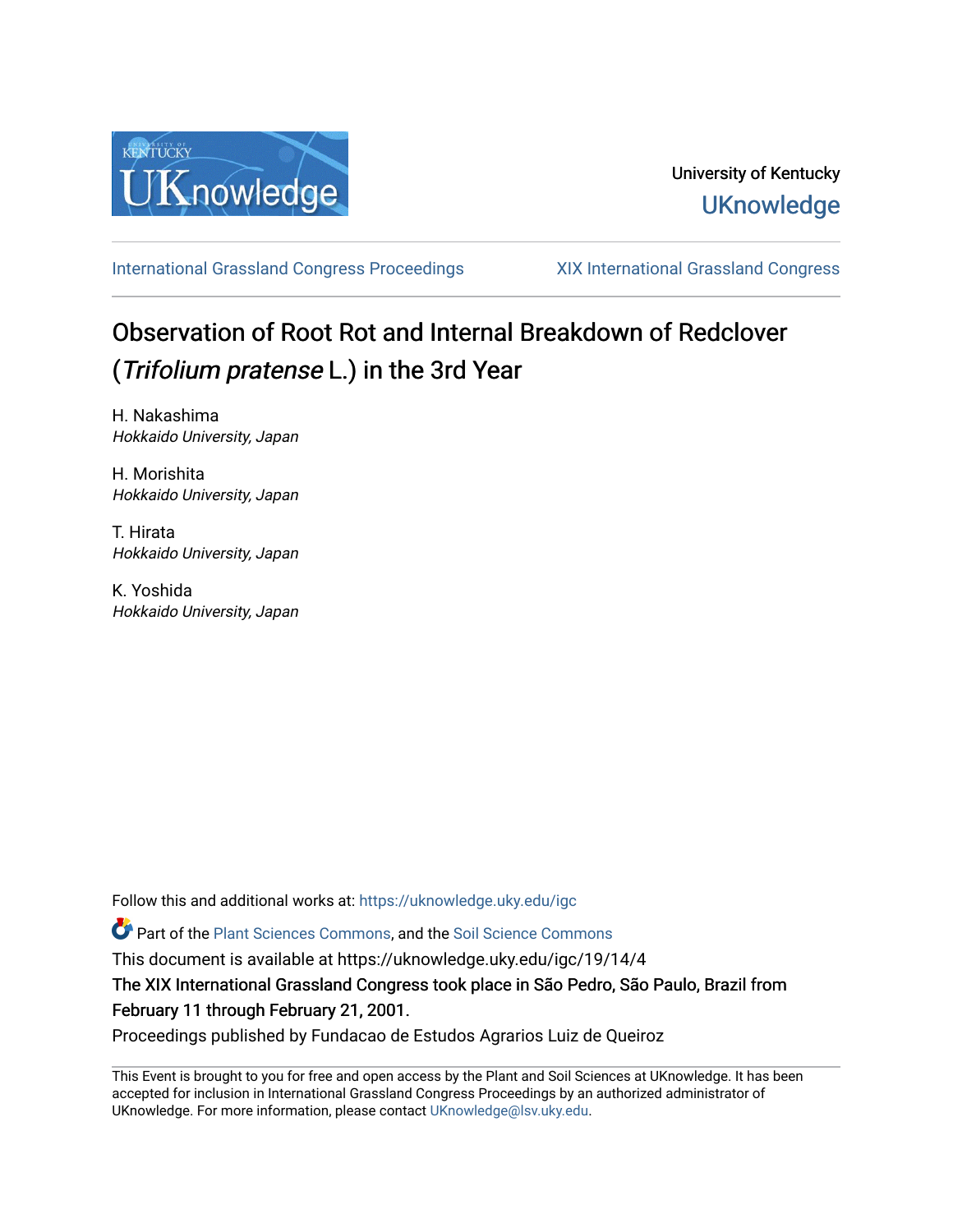# **OBSERVATION OF ROOT ROT AND INTERNAL BREAKDOWN OF REDCLOVER (** *Trifolium pratense* **L.) IN THE 3RD YEAR**

H. Nakashima, H. Morishita, T. Hirata and K.Yoshida

Faculty of Agriculture, Hokkaido University, Sapporo 060-0811 Japan,

hnaka@exfarm.agr.hokudai.ac.jp

# **Abstract**

 Two red clover (*Trifolium pratense* L.) cultivars; Hokuseki and Merviot were surveyed growth habits and deterioration at the crown and taproot in the 3rd year. Each cutting plants were marked and measured the plant height and dry matter weight. After 3rd cutting of the 3rd year, plants were digged out and scored the degree of root rot and internal break down (no symptom: 0-severe damaged: 5). The severe damaged plants at the 3rd cutting tend to have larger plant size at the 1st cutting. And other root development traits during growth were observed.

**Keywords**: Red clover, persistence, internal breakdown, root rot, root and crown development

# **Introduction**

Red clover (*Trifolium pratense* L.) is widely grown in many temperate countries. Since it is a short-lived perennial, a great deal of breeding effort has been directed to increase its level of persistence. Lacking of long-term stand persistence may be associated with the deterioration of their taproots and crowns (Kilpatrick et al. 1954). Root rots and internal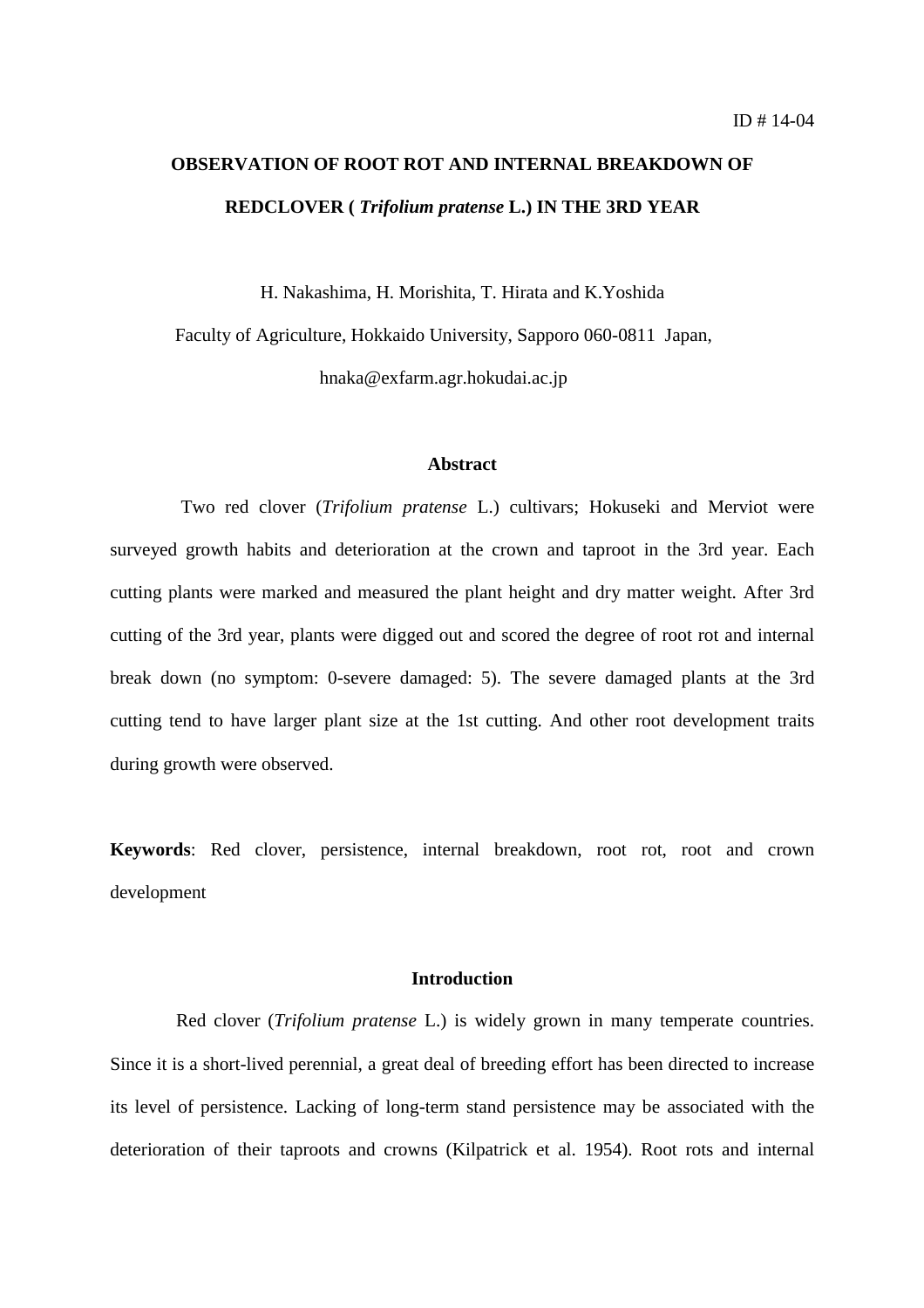breakdowns in the crowns of red clovers were thought as results of physiological processes in root and crown developments (Graham et al. 1960; Cressman 1967) and an invasion by soilborne pathogens (Skipp and Christensen 1990; Christensen et al. 1994).

Several workers found that winter survival or sward yield in the 3rd year of red clovers were relative to some developmental or morphological traits (Smith and Bishop 1993; Christie and Martin 1999). However, there are few reports of relationship between the taproot and crown symptoms of damaged and growth habits in field condition. The objective of this investigation was to examine the association between root rot or internal breakdown and growth habits, main shoot, crown and root developments.

### **Material and Methods**

Experimental field were situated at Experiment Farms, Faculty of Agriculture, Hokkaido University, Sapporo, Japan. The 5m x 5m plots were established in August 1997 by sowing 2 red clover cultivars, 'Hokuseki' and 'Merviot' , respectively (2g seeds/m2) and 2 subplots (1m X 1m quadrates set 10cm margins on the all sides; practically 80cm X 80cm) were put in the each plot. All plants were defoliated to leave a 5 cm stubble for 3 times per year after the 2nd year.

In 1999, 30 plants in the each plot outside the subplots were sampled before one week at each cutting time and had sward growth traits measured, crown and root above 10cm depth. All sampled plants were classified by 6 root and crown symptom types according to diagnosis of root rot and internal breakdown, respectively. The plants of type 0 had no symptom in crowns or taproots; the plants of type 1 exhibited slight symptom; plants of types 2, 3, 4 and 5 had crown or taproot necrosis tissues lower than 10%, 10 to 30%, 30 to 50%, above 50% respectively.

All plants in the subplots were surveyed for the sward characters at the 3 cutting time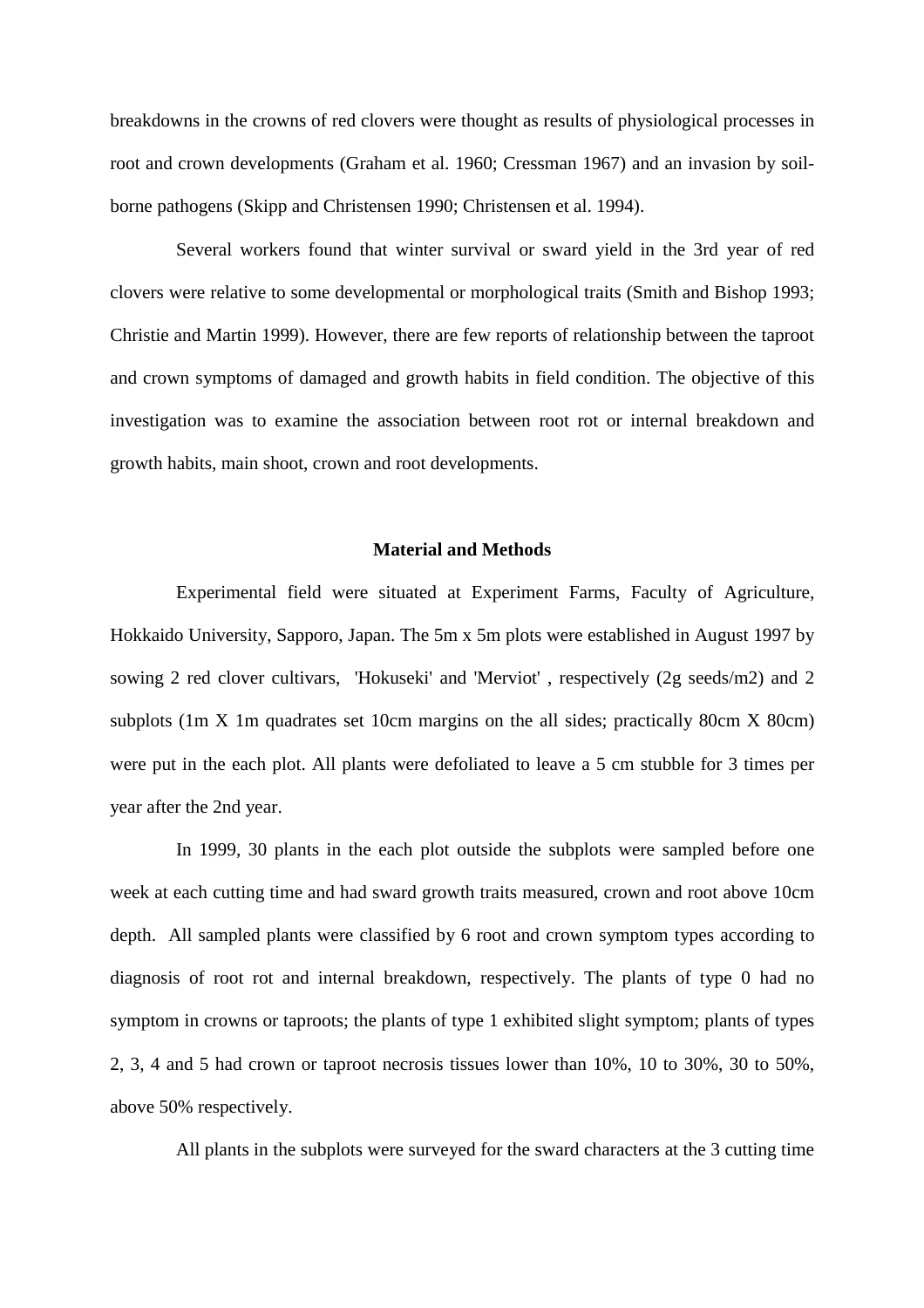in 1999. After the 3rd cutting, all survival plants were digged out and measured the whole plant characters and classified by the 6 symptom types of root rot and internal breakdown, respectively.

#### **Results and Discussion**

Dry matter weights of shoots, plant height and the number of shoot for symptom types of root rot (table 1) and internal breakdown (table 2) at each cutting time in 1999 show no clear difference between cultivars.

 The plants of types 4 and 5 at the 3rd cut were larger than those of other types at the 1st and 2nd cut. At the 3rd cut, however, these plants were smaller than others. It should be estimated that more developed plants have more deteriorated crowns or taproots at the beginning of the 3rd growth year when plant size were usually big. In greenhouse experiments, Rufelt (1983) observed that plants showing larger root rot and internal breakdown symptoms were large, and not stressed, compared to small and the stressed plant. The plants of types 4 and 5 at the 3rd cut could be the plants which showed less stress than plants of the others types at the 1st cut.

In our field condition, plants that showed severe root rot symptoms could be the ones attacked by insect-feeding or infection of fungus and other physiological stress. Jin et al. (1992) illustrated that the plants with larger taproots showed more feeding stress by *Hylastinus* and the disease. The larger plant had had severe root rot in our experiments.

It was observed the interaction of shoot, crown and root developments and development of root and crown symptoms. These results may indicate the possibility to control the progress of root and crown deterioration of red clover by inhibition of growth rate, such as competition stress. Several kinds of root formation were also found.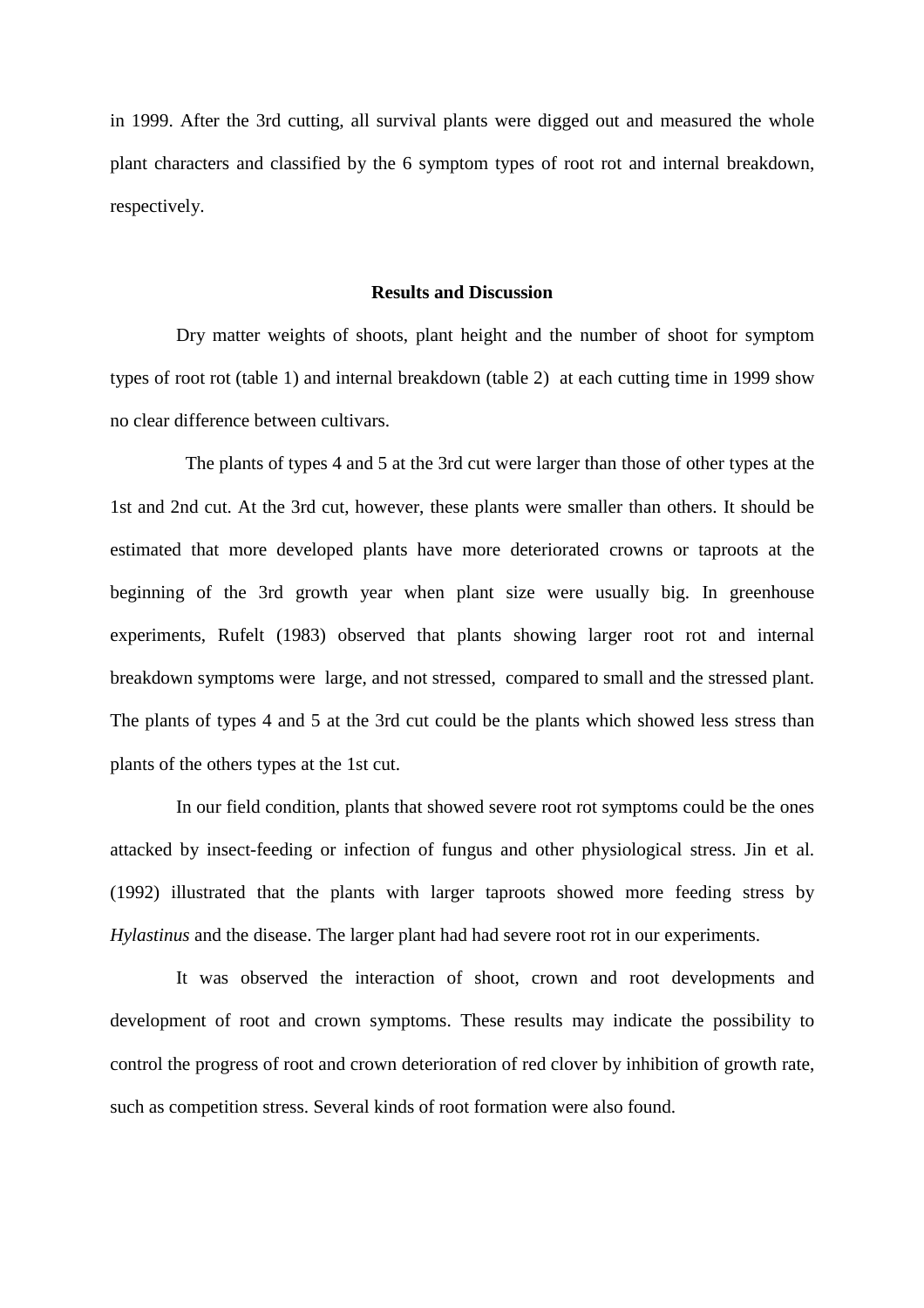## **References**

**Christensen, M.J., Koga H., Tsukiboshi T. and Uematsu T.** (1994). Possible causes of poor persistence of red clover stands in Japan. Bull. Natl. Grassl. Res. Inst. **49**: 43-50.

**Christie, B.R. and Martin R.A.** (1999). Selection for persistence in red clover. Can. J. Plant Sci. **79**: 357-359.

**Cressman, R.M.** (1967). Internal breakdown and persistence of red clover. Crop Sci. **7:** 357- 359.

**Graham J.H., Rhykerd C.L. and Newton R.C.** (1960). Internal breakdown in crown of red clover. Plant Dis. Reptr. **44**: 59-61.

**Kilpatrick, R.A., Hanson E.W. and Graham J.H.** (1954). Root and crown rots of red clover in Wisconsin and the relative prevalence of associated fungi. Phytopathology **44**: 252-259.

**Jin, X., Morton J. and Butler L.** (1992). Interaction between *Fusarium avenaceum* and *Hylastinus obscurus* (Coleoptera: Scolytidae) and their influence on root cecline in red clover.

J. Econ. Entomol. **85**: 1340-1346.

**Rufelt, S.** (1983). Root rot - an unavoidable disease? a discussion of factors involved in the root rot of forage legumes. Vaxtskyddsnotiser **46**: 123-128.

**Skipp, R.A. and Christensen M.J.** (1990). Selection for persistence in red clover: influence of root disease and stem nematode. N. Z. J. Agric. Res. **33**: 319-333.

**Smith, R.S. and Bishop D.J.** (1993). Astred - a stoloniferous red clover. International Grassland Congress, Palmerston North, New Zealand **17**: 421-423.